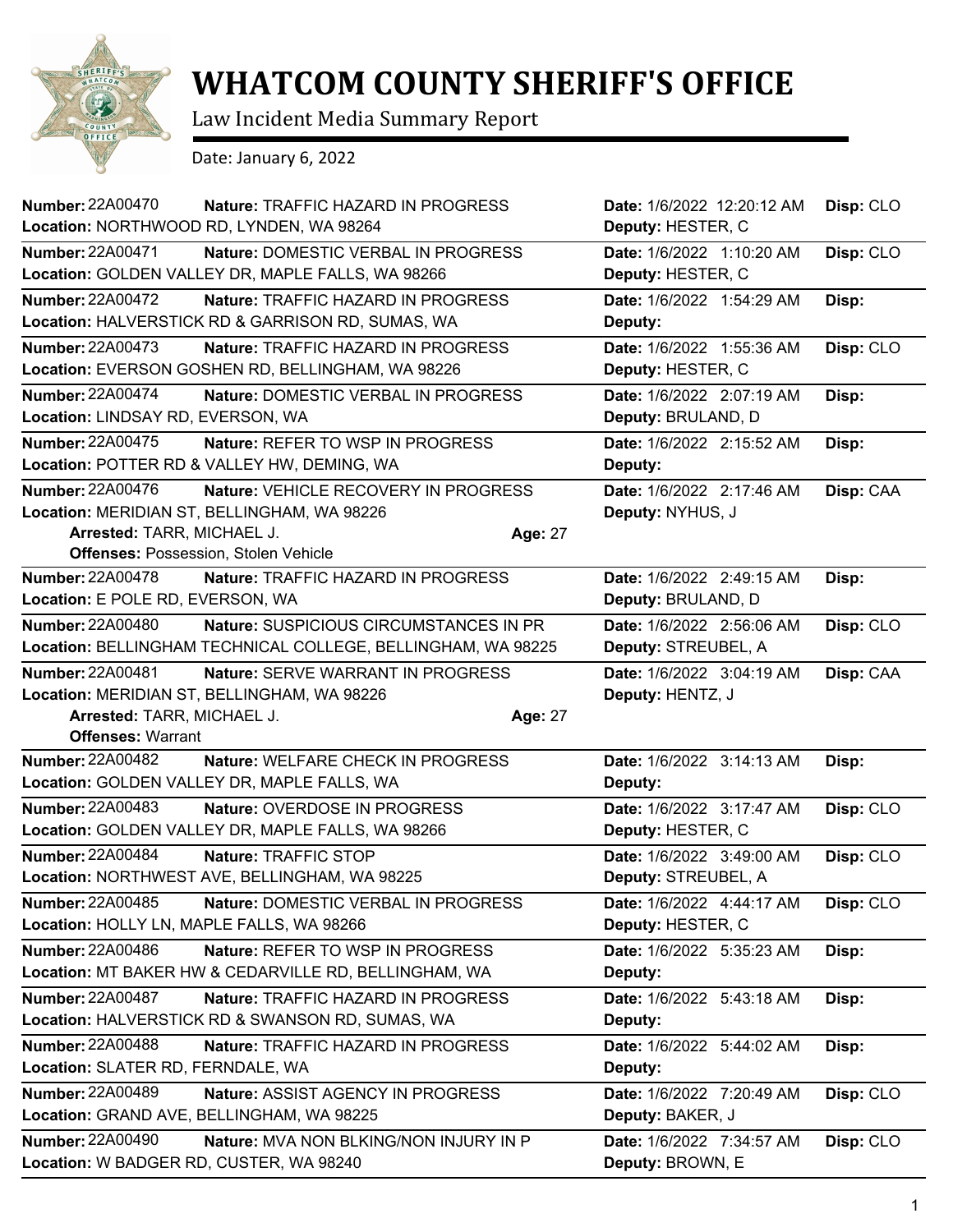| <b>Number: 22A00492</b>                    | Nature: HARASSMENT COLD CALL                            | Date: 1/6/2022 8:53:04 AM  | Disp:     |
|--------------------------------------------|---------------------------------------------------------|----------------------------|-----------|
| Location: CASCADES DR, MAPLE FALLS, WA     |                                                         | Deputy: COLLINS, B         |           |
| <b>Number: 22A00493</b>                    | Nature: WATCH FOR IN PROGRESS                           | Date: 1/6/2022 9:36:29 AM  | Disp:     |
|                                            | Location: S CHURCH RD & LAMPMAN RD, FERNDALE, WA        | Deputy:                    |           |
| <b>Number: 22A00494</b>                    | Nature: WELFARE CHECK IN PROGRESS                       | Date: 1/6/2022 9:39:52 AM  | Disp: CLO |
|                                            | Location: W SMITH RD SPC 10, BELLINGHAM, WA 98226       | Deputy: BAKER, J           |           |
| <b>Number: 22A00495</b>                    | Nature: COURT                                           | Date: 1/6/2022 9:44:44 AM  | Disp: CAA |
| Location: GRAND AVE, BELLINGHAM, WA 98225  |                                                         | Deputy: HEINRICH, C        |           |
| Arrested: GREEN, ISAAC A.                  |                                                         | Age: 22                    |           |
| <b>Offenses: In From Court</b>             |                                                         |                            |           |
| <b>Number: 22A00497</b>                    | Nature: MVA BLOCKING IN PROGRESS                        | Date: 1/6/2022 12:26:28 PM | Disp: CLO |
| Location: BYLSMA RD, LYNDEN, WA 98264      |                                                         | Deputy: OSBORN, D          |           |
| Number: 22A00498                           | Nature: HARASSMENT COLD CALL                            | Date: 1/6/2022 10:27:58 AM | Disp: CLO |
|                                            | Location: BIRCH BAY LYNDEN RD, LYNDEN, WA 98264         | Deputy: BROWN, E           |           |
| <b>Number: 22A00499</b>                    | Nature: FRAUD COLD CALL                                 | Date: 1/6/2022 10:37:53 AM | Disp: CLO |
|                                            | Location: W SMITH RD SPC 10, BELLINGHAM, WA 98226       | Deputy: BAKER, J           |           |
| <b>Number: 22A00500</b>                    | Nature: WELFARE CHECK IN PROGRESS                       | Date: 1/6/2022 10:42:58 AM | Disp:     |
| Location: SURF PL, BLAINE, WA              |                                                         | Deputy:                    |           |
| <b>Number: 22A00501</b>                    | Nature: HARASSMENT COLD CALL                            | Date: 1/6/2022 11:18:35 AM | Disp:     |
| Location: HILLSPRING RD, BELLINGHAM, WA    |                                                         | Deputy: SMITH, A           |           |
| <b>Number: 22A00502</b>                    | <b>Nature: DOMESTIC VERBAL IN PROGRESS</b>              | Date: 1/6/2022 11:31:47 AM | Disp: CLO |
|                                            | Location: ROCKY RIDGE DR, BELLINGHAM, WA 98229          | Deputy: SMITH, A           |           |
| <b>Number: 22A00504</b>                    | Nature: SUSPICIOUS PERSON IN PROGRESS                   | Date: 1/6/2022 11:35:16 AM | Disp:     |
| Location: E POLE RD, EVERSON, WA           |                                                         | Deputy: OSWALT, B          |           |
| <b>Number: 22A00506</b>                    | Nature: ASSIST CITIZEN IN PROGRESS                      | Date: 1/6/2022 12:01:22 PM | Disp: CLO |
| Location: GRAND AVE, BELLINGHAM, WA 98225  |                                                         | Deputy: HEINRICH, C        |           |
| <b>Number: 22A00507</b>                    | Nature: TRAFFIC CONTROL IN PROGRESS                     | Date: 1/6/2022 12:07:46 PM | Disp:     |
|                                            | Location: SLATER RD & NB I5 SO, BELLINGHAM, WA          | Deputy: BAKER, J           |           |
| <b>Number: 22A00508</b>                    | Nature: WELFARE CHECK IN PROGRESS                       | Date: 1/6/2022 12:17:52 PM | Disp:     |
| Location: KISPIOX RD, BLAINE, WA           |                                                         | Deputy:                    |           |
| Number: 22A00509                           | Nature: RUNAWAY COLD CALL                               | Date: 1/6/2022 12:17:35 PM | Disp: ACT |
| Location: ELDER RD, FERNDALE, WA 98248     |                                                         | Deputy: WILSON, J          |           |
| Number: 22A00510                           | Nature: LANDLORD TENANT DISPUTE IN PRO                  | Date: 1/6/2022 12:44:56 PM | Disp: CLO |
| Location: GUIDE MERIDIAN, LYNDEN, WA 98264 |                                                         | Deputy: BAUMAN, L          |           |
| Number: 22A00511                           | Nature: MVA INJURY IN PROGRESS                          | Date: 1/6/2022 12:52:09 PM | Disp: CLO |
|                                            | Location: HILLSDALE RD, BELLINGHAM, WA 98226            | Deputy: OSBORN, D          |           |
| Number: 22A00513                           | Nature: WELFARE CHECK IN PROGRESS                       | Date: 1/6/2022 1:07:39 PM  | Disp:     |
| Location: GUIDE MERIDIAN, LYNDEN, WA       |                                                         | Deputy:                    |           |
| Number: 22A00515                           | Nature: ALARM AUDIBLE IN PROGRESS                       | Date: 1/6/2022 1:15:06 PM  | Disp:     |
| Location: SAMISH WA, BELLINGHAM, WA        |                                                         | Deputy:                    |           |
| Number: 22A00516                           | Nature: ASSIST CITIZEN IN PROGRESS                      | Date: 1/6/2022 1:17:23 PM  | Disp: CLO |
|                                            | Location: HOLLY LN & CHESTNUT DR, MAPLE FALLS, WA 98266 | Deputy: RATHBUN, R         |           |
| Number: 22A00517                           | Nature: WHATCOMM RECORD IN PROGRESS                     | Date: 1/6/2022 1:38:28 PM  | Disp:     |
|                                            | Location: DRAYTON HARBOR RD & HARBORVIEW RD, BLAINE, WA | Deputy:                    |           |
| Number: 22A00519                           | Nature: TRAFFIC HAZARD IN PROGRESS                      | Date: 1/6/2022 1:47:11 PM  | Disp:     |
|                                            | Location: HOLLYWOOD AV & ALDERWOOD AV, BELLINGHAM, WA   | Deputy: BAKER, J           |           |
| Number: 22A00520                           | Nature: TRAFFIC HAZARD IN PROGRESS                      | Date: 1/6/2022 1:55:09 PM  | Disp: CLO |
|                                            | Location: N LAKE SAMISH DR, BELLINGHAM, WA 98229        | Deputy: YORK, T            |           |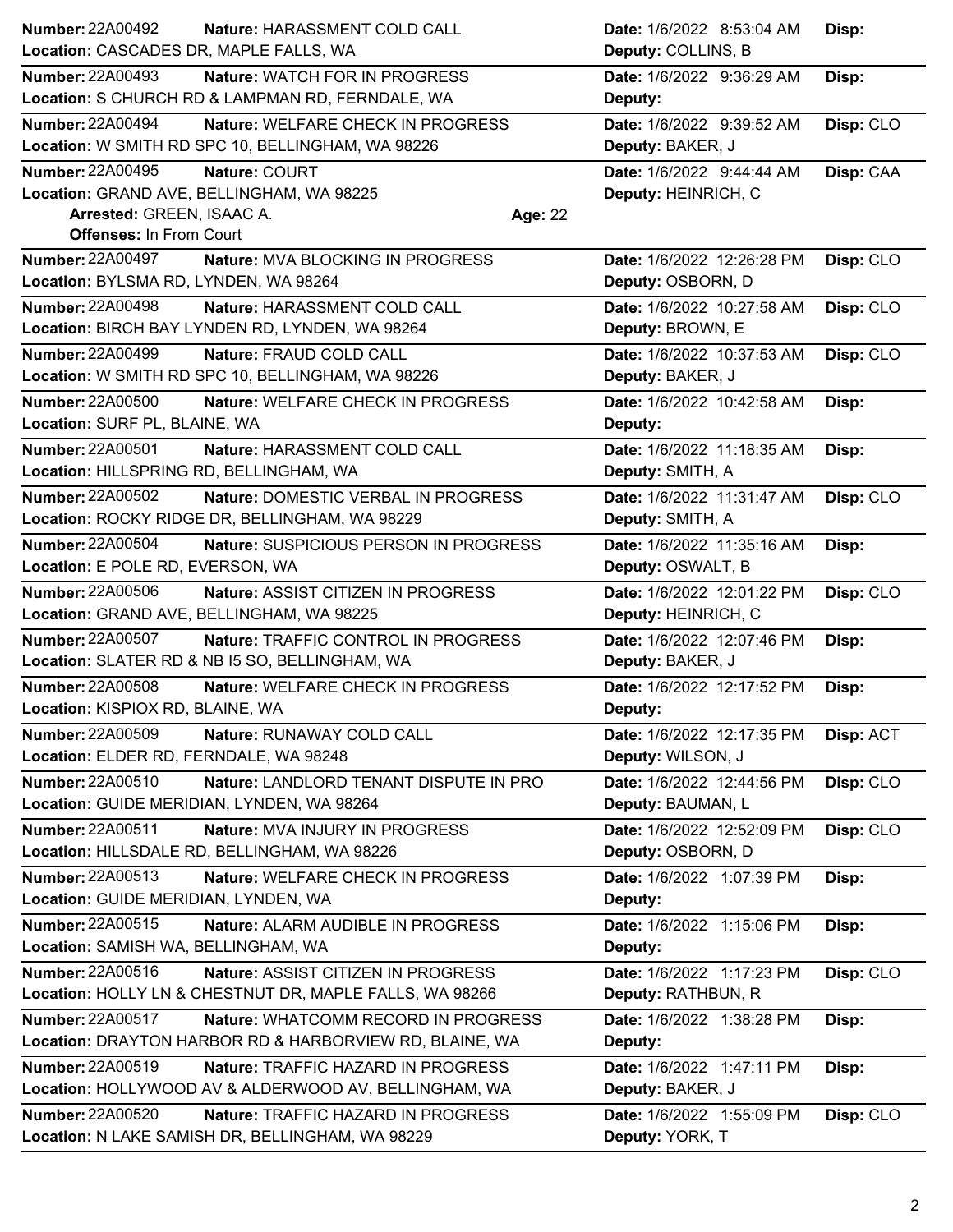| Number: 22A00521                              | Date: 1/6/2022 1:58:10 PM |
|-----------------------------------------------|---------------------------|
| Nature: ASSIST AGENCY IN PROGRESS             | Disp:                     |
| Location: MAIN ST, FERNDALE, WA               | Deputy:                   |
| <b>Number: 22A00522</b>                       | Disp: CLO                 |
| Nature: BURGLARY COLD CALL                    | Date: 1/6/2022 1:41:21 PM |
| Location: MILWAUKEE RD, BELLINGHAM, WA 98226  | Deputy: BOYD, M           |
| <b>Number: 22A00523</b>                       | Date: 1/6/2022 2:03:00 PM |
| Nature: DOMESTIC VERBAL IN PROGRESS           | Disp: CLO                 |
| Location: PORTAL WAY, FERNDALE, WA 98248      | Deputy: BROWN, E          |
| <b>Number: 22A00524</b>                       | Date: 1/6/2022 2:30:36 PM |
| Nature: TRAFFIC HAZARD IN PROGRESS            | Disp: CLO                 |
| Location: DRAYTON HARBOR RD, BLAINE, WA 98230 | Deputy: JONES, D          |
| <b>Number: 22A00525</b>                       | Date: 1/6/2022 2:40:16 PM |
| Nature: ASSIST CITIZEN COLD CALL              | Disp: CLO                 |
| Location: BENNETT DR, BELLINGHAM, WA 98225    | Deputy: OSBORN, D         |
| Number: 22A00526                              | Date: 1/6/2022 2:51:37 PM |
| Nature: MENTAL COLD CALL                      | Disp: CLO                 |
| Location: SURF PL, BLAINE, WA 98230           | Deputy: BAUMAN, L         |
| <b>Number: 22A00527</b>                       | Date: 1/6/2022 2:53:31 PM |
| Nature: TROUBLE W/CUSTOMER COLD CALL          | Disp: CLO                 |
| Location: MT BAKER HWY, DEMING, WA 98244      | Deputy: WILSON, J         |
| Number: 22A00528                              | Disp: CLO                 |
| Nature: THREAT COLD CALL                      | Date: 1/6/2022 2:53:57 PM |
| Location: TAWNY CIR, BELLINGHAM, WA 98229     | Deputy: DOUGLAS, J        |
| <b>Number: 22A00529</b>                       | Date: 1/6/2022 3:02:15 PM |
| Nature: MENTAL IN PROGRESS                    | Disp:                     |
| Location: BIRCH BAY LYNDEN RD, BLAINE, WA     | Deputy: JAMES, J          |
| Number: 22A00530                              | Date: 1/6/2022 3:07:31 PM |
| Nature: TRAFFIC HAZARD IN PROGRESS            | Disp:                     |
| Location: FROST RD, SUMAS, WA                 | Deputy: THOMPSON, J       |
| <b>Number: 22A00531</b>                       | Date: 1/6/2022 3:13:37 PM |
| Nature: WELFARE CHECK IN PROGRESS             | Disp: CLO                 |
| Location: PINE LN, SEDRO WOOLLEY, WA 98284    | Deputy: DOUGLAS, J        |
| Number: 22A00532                              | Date: 1/6/2022 3:21:29 PM |
| Nature: ASSIST CITIZEN IN PROGRESS            | Disp: CLO                 |
| Location: PACIFIC HWY, FERNDALE, WA 98248     | Deputy: WRIGHT, M         |
| <b>Number: 22A00533</b>                       | Date: 1/6/2022 3:26:02 PM |
| Nature: TRAFFIC HAZARD IN PROGRESS            | Disp: CLO                 |
| Location: HARBORVIEW RD, BLAINE, WA 98230     | Deputy: JONES, D          |
| <b>Number: 22A00534</b>                       | Date: 1/6/2022 3:37:07 PM |
| Nature: WHATCOMM RECORD IN PROGRESS           | Disp:                     |
| Location: LAKE LOUISE RD, BELLINGHAM, WA      | Deputy:                   |
| Number: 22A00535                              | Date: 1/6/2022 3:48:49 PM |
| Nature: BURGLARY COLD CALL                    | Disp: INA                 |
| Location: SHAMROCK RD, MAPLE FALLS, WA 98266  | Deputy: RATHBUN, R        |
| <b>Number: 22A00536</b>                       | Date: 1/6/2022 3:53:39 PM |
| Nature: TRESPASS IN PROGRESS                  | Disp: CLO                 |
| Location: SHAMROCK RD, MAPLE FALLS, WA 98266  | Deputy: RATHBUN, R        |
| Number: 22A00537                              | Disp: CLO                 |
| Nature: MESSAGE DELIVERY COLD CALL            | Date: 1/6/2022 4:01:02 PM |
| Location: TALL CEDARS LN, FERNDALE, WA 98248  | Deputy: JAMES, J          |
| Number: 22A00539                              | Disp: CLO                 |
| Nature: ASSIST CITIZEN IN PROGRESS            | Date: 1/6/2022 4:03:20 PM |
| Location: HARBORVIEW RD, BLAINE, WA 98230     | Deputy: JONES, D          |
| <b>Number: 22A00540</b>                       | Date: 1/6/2022 4:13:03 PM |
| Nature: WHATCOMM RECORD IN PROGRESS           | Disp:                     |
| Location: ALDERWOOD AV, BELLINGHAM, WA        | Deputy:                   |
| Number: 22A00541                              | Disp: CLO                 |
| Nature: MVA BLOCKING IN PROGRESS              | Date: 1/6/2022 4:26:29 PM |
| Location: HANNEGAN RD, LYNDEN, WA 98264       | Deputy: WOOD, B           |
| <b>Number: 22A00542</b>                       | Date: 1/6/2022 4:39:57 PM |
| Nature: TRAFFIC HAZARD IN PROGRESS            | Disp:                     |
| Location: HANNEGAN RD & ABBOTT RD, LYNDEN, WA | Deputy:                   |
| <b>Number: 22A00544</b>                       | Date: 1/6/2022 4:57:53 PM |
| Nature: WHATCOMM RECORD IN PROGRESS           | Disp:                     |
| Location: PORTAL WA & FARIS RD, FERNDALE, WA  | Deputy:                   |
| <b>Number: 22A00545</b>                       | Date: 1/6/2022 5:06:35 PM |
| Nature: MVA NON BLKING/NON INJURY IN P        | Disp: CLO                 |
| Location: SEMIAHMOO DR, BLAINE, WA 98230      | Deputy: JAMES, J          |
| <b>Number: 22A00546</b>                       | Date: 1/6/2022 5:05:43 PM |
| Nature: HARASSMENT COLD CALL                  | Disp: CLO                 |
| Location: GRAND AVE, BELLINGHAM, WA 98225     | Deputy: WRIGHT, M         |